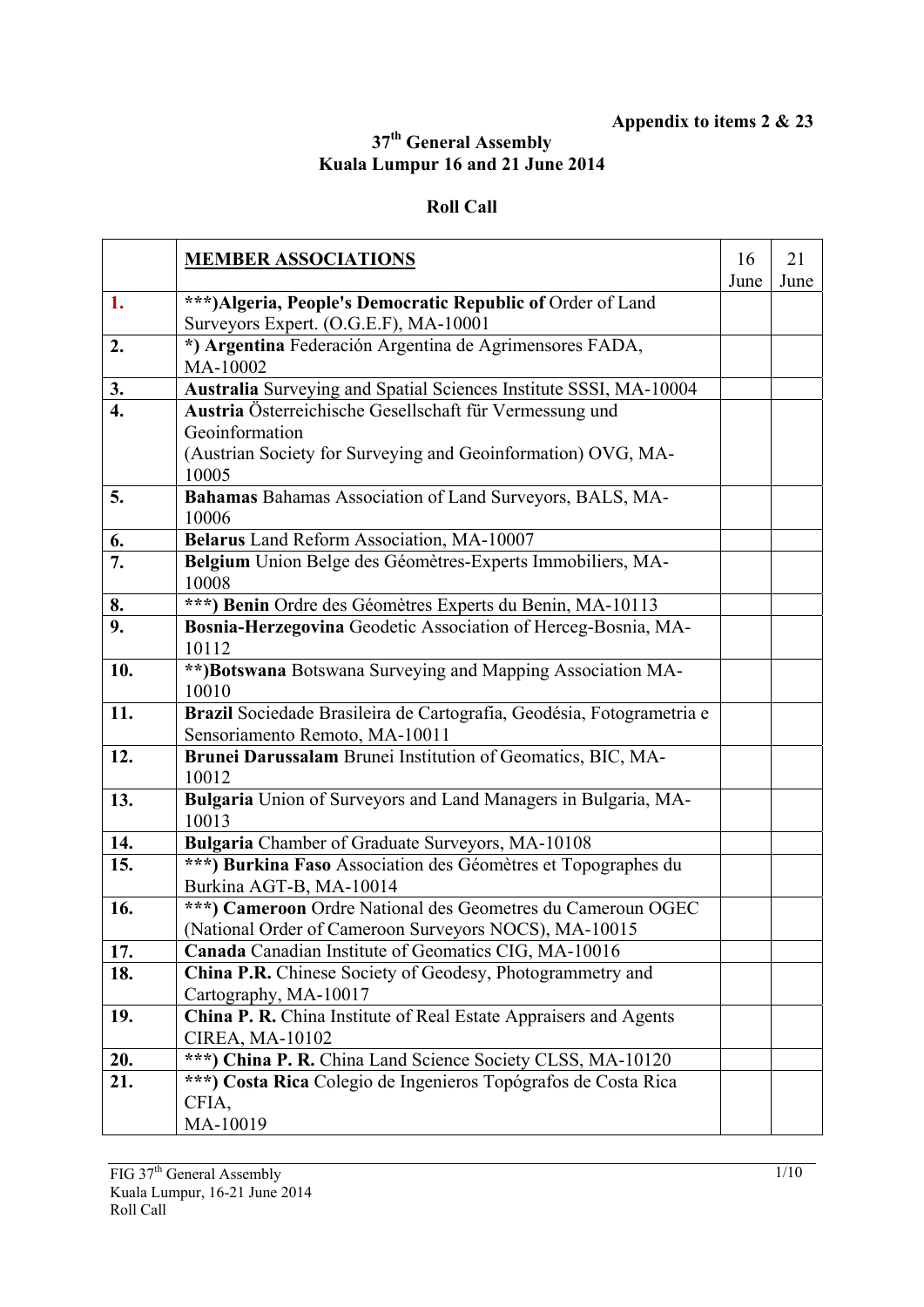| 22.        | ***) Croatia Croatian Geodetic Society HGD, MA-10020                                                              |  |
|------------|-------------------------------------------------------------------------------------------------------------------|--|
| 23.        | Congo, Democratic Republic of Federation of Geometers and                                                         |  |
|            | Surveyors - Congo, MA-10101                                                                                       |  |
| 24.        | ***) Cyprus Association of Rural Surveying Engineers of Cyprus,                                                   |  |
|            | MA-10022                                                                                                          |  |
| 25.        | Cyprus Cyprus Association of Property Valuers, MA-10111                                                           |  |
| 26.        | <b>Czech Republic Czech Association of Certified Property Appraisers</b>                                          |  |
|            | <b>CSCOM, MA-10023</b>                                                                                            |  |
| 27.        | <b>Czech Republic Czech Union of Surveyors and Cartographers</b>                                                  |  |
|            | <b>CSVTS, MA-10024</b>                                                                                            |  |
| 28.<br>29. | Denmark Den danske Landinspektørforening DdL, MA-10025                                                            |  |
|            | ***) Egypt Egyptian Committee of Surveying and Mapping ECSM,<br>MA-10026                                          |  |
| 30.        | Estonia Eesti Geodeetide Ühing EGÜ                                                                                |  |
|            | (Association of Estonian Surveyors), MA-10027                                                                     |  |
| 31.        | Ethiopia Ethiopian Surveying Professionals Association (ESPA),                                                    |  |
|            | MA-10115                                                                                                          |  |
| 32.        | ***) Fiji Fiji Institute of Surveyors, MA-10028                                                                   |  |
| 33.        | Finland Suomen Maanmittausinsinöörien Liitto MIL                                                                  |  |
|            | (The Finnish Association of Surveyors), MA-10029                                                                  |  |
| 34.        | Finland Maanmittausalan ammattikorkeakoulu- ja opistoteknisten                                                    |  |
|            | Liitto MAKLI ry, MA-10030                                                                                         |  |
| 35.        | France Ordre des Géomètres-Experts OGE, MA-10031                                                                  |  |
| 36.        | France Association Française de Topographie AFT, MA-10032                                                         |  |
| 37.        | Gabon Association des Professionels de l'Ingenierie Topographique                                                 |  |
|            | du Gabon, APIT-Gabon, MA-10122                                                                                    |  |
| 38.        | Georgia Society of Professionals of Land Information Technologies                                                 |  |
|            | SPLIT, MA-10099                                                                                                   |  |
| 39.        | Germany DVW - Deutscher Verein für Vermessungswesen -                                                             |  |
|            | Gesellschaft für Geodäsie, Geoinformation und Landmanagement,                                                     |  |
|            | MA-10033                                                                                                          |  |
| 40.<br>41. | ***) Ghana Ghana Institution of Surveyors GhIS, MA-10034                                                          |  |
| 42.        | Greece Technical Chamber of Greece TEE, MA-10035<br>Hong Kong SAR, China The Hong Kong Institution of Engineering |  |
|            | Surveyors HKInstES, MA-10100                                                                                      |  |
| 43.        | <b>Hungary</b> Hungarian Society of Surveying, Mapping and Remote                                                 |  |
|            | Sensing MFTTT, MA-10038                                                                                           |  |
| 44.        | ***) Indonesia Ikatan Surveyor Indonesia ISI, MA-10039                                                            |  |
| 45.        | Iran, Islamic Republic of Iranian Professional Society of Surveying                                               |  |
|            | Engineers (ISS), MA-10040 SUSPENDED                                                                               |  |
| 46.        | <b>Ireland</b> The Irish Institution of Surveyors IIS, MA-10042                                                   |  |
| 47.        | <b>Israel</b> Association of Licensed Surveyors in Israel ALSI, MA-10043                                          |  |
| 48.        | Italy Consiglio Nazionale Geometri e Geometri Laureati CNGeGL,                                                    |  |
|            | MA-10044                                                                                                          |  |
| 49.        | Jamaica The Land Surveyors Association of Jamaica LSAJ, MA-                                                       |  |
|            | 10045                                                                                                             |  |
| 50.        | Japan Nippon Sokuryosha Renmei                                                                                    |  |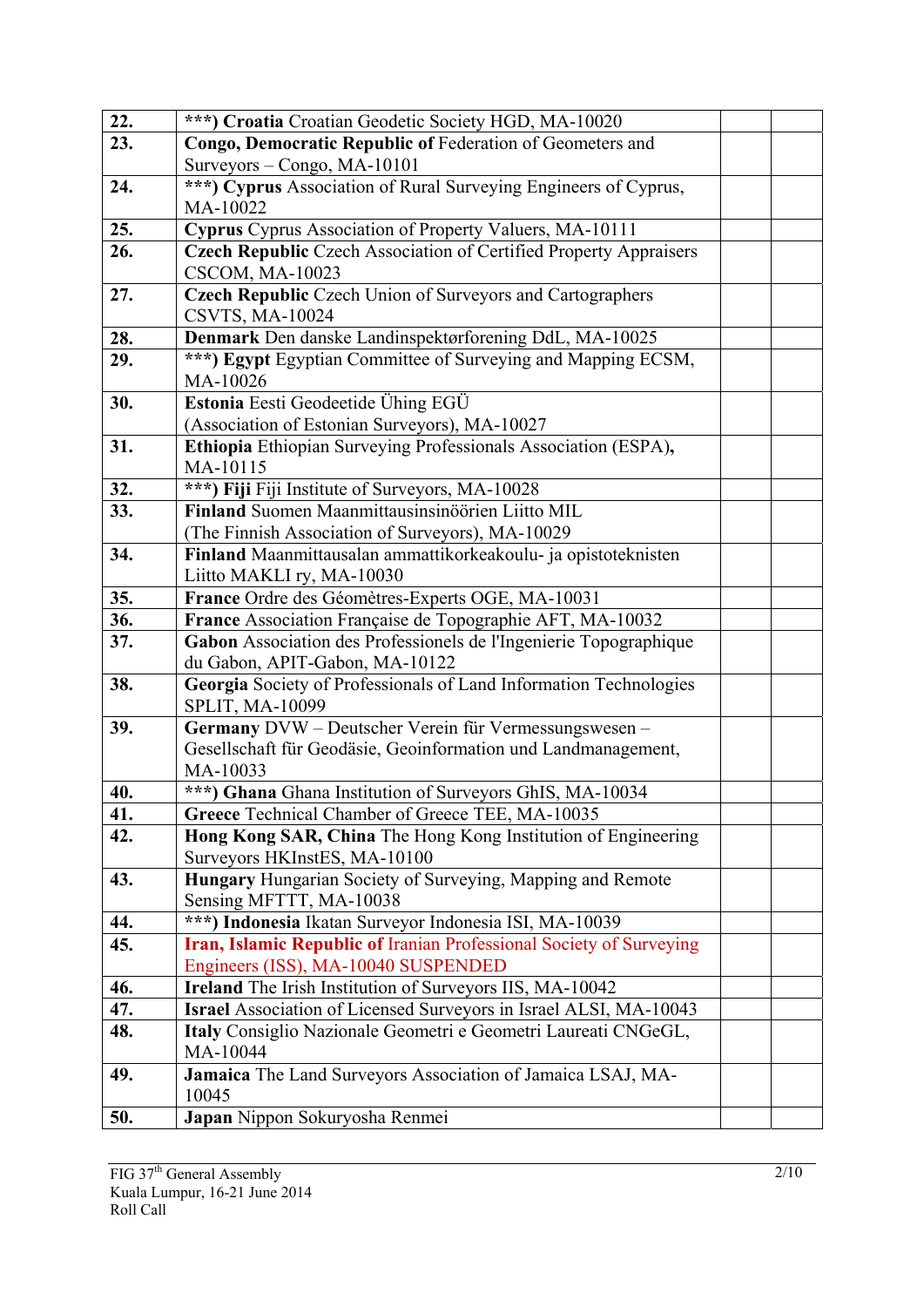|     | (Japan Federation of Surveyors JFS), MA-10046                                                |  |
|-----|----------------------------------------------------------------------------------------------|--|
| 51. | Kenya Institution of Surveyors of Kenya ISK, MA-10047                                        |  |
| 52. | Korea, Republic of Korea Confederation of Surveyors, MA-10048                                |  |
| 53. | Kosovo Kosova Association of Surveyors, MA-10049                                             |  |
| 54. | Latvia Latvian Associations of Surveyors LMB, MA-10050                                       |  |
| 55. | Lebanon Ordre des Géomètres-Topographes du Liban, MA-10051                                   |  |
| 56. | ***) Liberia Cadastral Surveyors Association of Liberia CASUAL,                              |  |
|     | MA-10119                                                                                     |  |
| 57. | Lithuania Lithuanian Association of Surveyors LMA, MA-10053                                  |  |
| 58. | Luxembourg Ordre Luxembourg des Géomètres OLG, MA-10054                                      |  |
| 59. | Malaysia Association of Authorised Land Surveyors Malaysia                                   |  |
|     | AALSM, MA-10055                                                                              |  |
| 60. | Mali Ordre des Geometres Experts du Mali OGE, MA-10117                                       |  |
| 61. | Malta The Malta Institution of Surveyors, MA-10056                                           |  |
| 62. | Mongolia Mongolian Association of Geodesy and Cartography                                    |  |
|     | MAGaC, MA-10098                                                                              |  |
| 63. | Morocco Ordre National des Ingénieurs Géometres-Topographes                                  |  |
|     | <b>ONIGT, MA-10059</b>                                                                       |  |
| 64. | Nepal Nepal Institution of Chartered Surveyors, MA-10110                                     |  |
| 65. | Netherlands, The Geo-Information Netherlands, MA-10060                                       |  |
| 66. | New Zealand New Zealand Institute of Surveyors NZIS, MA-10061                                |  |
| 67. | Nigeria Nigerian Institution of Surveyors NIS, MA-10062                                      |  |
| 68. | ***) Nigeria The Nigerian Institute of Quantity Surveyors NIQS,                              |  |
|     | MA-10063                                                                                     |  |
| 69. | Nigeria Nigerian Institution of Estate Surveyors and Valuers NIESV,                          |  |
|     | MA-10118                                                                                     |  |
| 70. | Norway Norges Jordskiftekandidatforening NJKF, faglig gruppe af                              |  |
| 71. | Tekna and GeoForum, MA-10064<br>***) Palestinian Authority Licensed Surveyors Association in |  |
|     | Palestine,                                                                                   |  |
|     | MA-10065                                                                                     |  |
| 72. | Papua New Guinea Association of Surveyors of Papua New Guinea                                |  |
|     | ASPGN, MA-10066                                                                              |  |
| 73. | *) Philippines, Geodetic Engineers of the Philippines, Inc., MA-                             |  |
|     | 10107                                                                                        |  |
| 74. | Poland Stowarzyszenie Geodetow Polskich SGP                                                  |  |
|     | Association of Polish Surveyors, MA-10067                                                    |  |
| 75. | Portugal Ordem dos Engenheiros, Colégio de Engenharia Geografica                             |  |
|     | <b>ORDENG</b>                                                                                |  |
|     | Order of Engineers - College of Geographical Engineering, MA-                                |  |
|     | 10068                                                                                        |  |
| 76. | *) Puerto Rico, USA Colegio de Ingenieros y Agrimensores de                                  |  |
|     | Puerto Rico CIAPR College of Engineers and Land Surveyors of                                 |  |
|     | Puerto Rico, MA-10069                                                                        |  |
| 77. | Romania Union of Romanian Geodesy, MA-10070                                                  |  |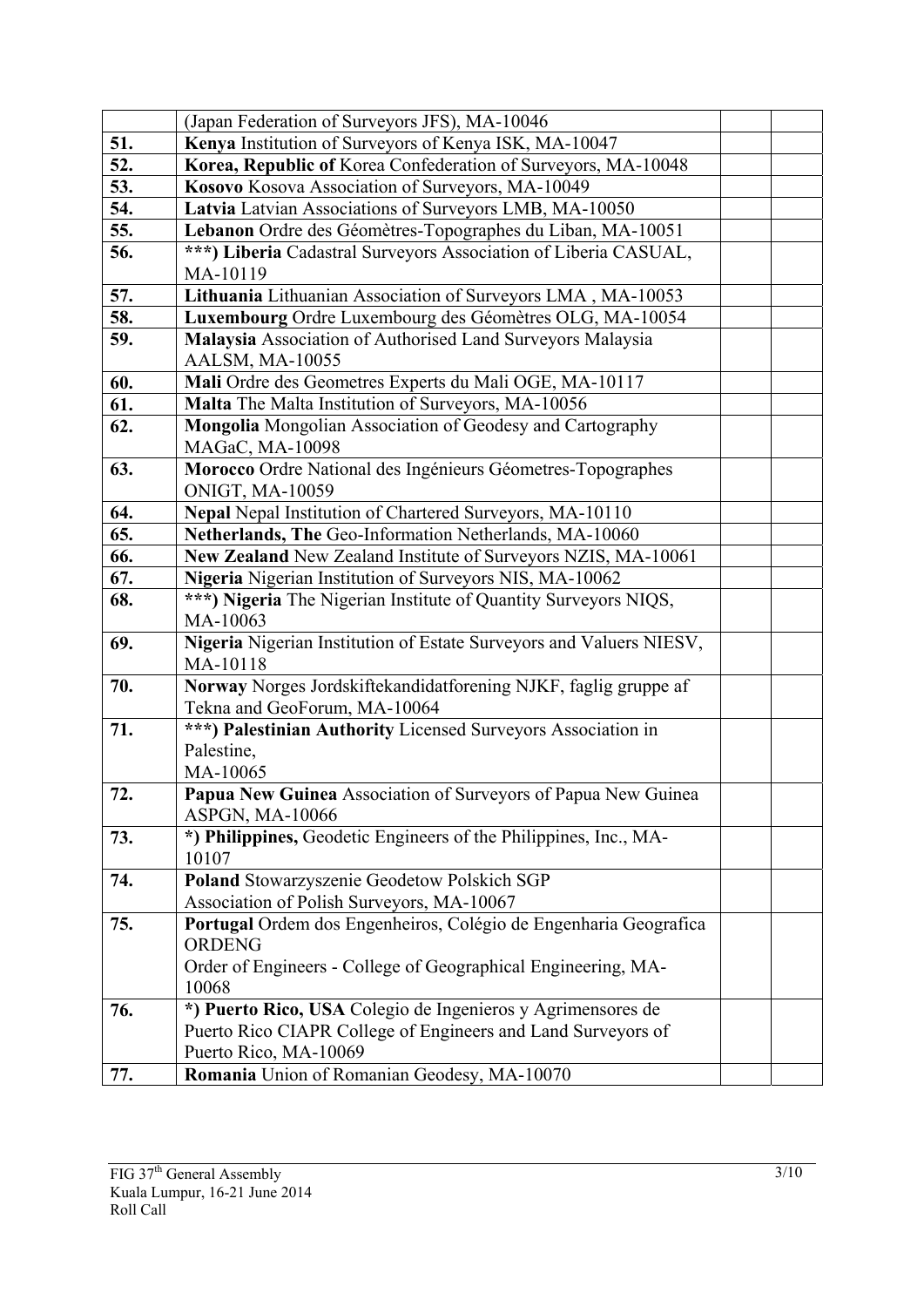| 78.  | Romania Romanian Association of Private Surveyors APCGCR,<br>MA-10105                   |      |  |
|------|-----------------------------------------------------------------------------------------|------|--|
| 79.  | Russian Federation Federal Service of State Registration, Cadastre                      |      |  |
|      | and Cartography (Rosreestr), MA-10071                                                   |      |  |
| 80.  | Russian Federation None commercial partnership "Self-regulated                          |      |  |
|      | organization of activity of cadastral engineers", MA-10121                              |      |  |
| 81.  | Senegal Ordre National des Geomètrés Experts du Senegal (ONGES),                        |      |  |
|      | MA-10116                                                                                |      |  |
| 82.  | Serbia, Republic of Union of Surveying Engineers of Serbia, MA-<br>10072                |      |  |
| 83.  | Slovak Republic Slovak Union of Surveyors and Cartographers,                            |      |  |
|      | MA-10074                                                                                |      |  |
| 84.  | Slovak Republic Chamber of Surveyors and Cartographers KGK,                             |      |  |
|      | MA-10075                                                                                |      |  |
| 85.  | Slovenia Association of Surveyors of Slovenia ZGS, MA-10076                             |      |  |
| 86.  | South Africa, Republic of South African Council for Professional                        |      |  |
|      | and Technical Surveyors PLATO, MA-10077                                                 |      |  |
| 87.  | ***) Spain Colegio Oficial de Ingenieros Técnicos en Topografía,                        |      |  |
|      | MA-10078                                                                                |      |  |
| 88.  | Sri Lanka Surveyors' Institute of Sri Lanka, MA-10079                                   |      |  |
| 89.  | **) St. Lucia The Institute of Surveyors, St. Lucia, Inc. ISSL (MA-<br>10123)           |      |  |
| 90.  | Sweden Swedish professionals for the built environment, MA-10080                        |      |  |
| 91.  | Switzerland geosuisse - Swiss Society of Geomatics and                                  |      |  |
|      | Landmanagement, MA-10081                                                                |      |  |
| 92.  | Syria Order of Syrian Engineers and Architects OSEA, MA-10082                           |      |  |
|      | <b>SUSPENDED</b>                                                                        |      |  |
| 93.  | Togo Ordre des Géomètres du Togo OGT, MA-10084                                          |      |  |
| 94.  | Trinidad and Tobago Institute of Surveyors of Trinidad and Tobago,<br>MA-10085          |      |  |
| 95.  | ***) Tunisia Association Nationale des Ingenieurs Géomètres-                            |      |  |
|      | Experts Tunisiens ANIGET, MA-10086                                                      |      |  |
| 96.  | <b>Turkey</b> TMMOB Chamber of Surveying Engineers of Turkey,                           |      |  |
|      | MA-10087                                                                                |      |  |
| 97.  | ***) Ukraine Ukrainian Society of Geodesy and Cartography, MA-                          |      |  |
|      | 10088                                                                                   |      |  |
| 98.  | <b>United Kingdom</b> Chartered Institution of Civil Engineering                        |      |  |
|      | Surveyors ICES, MA-10090                                                                |      |  |
| 99.  | United Kingdom The Royal Institution of Chartered Surveyors RICS,                       |      |  |
|      | MA-10091                                                                                |      |  |
| 100. | United States of America National Society of Professional Surveyors<br>(NSPS), MA-10092 |      |  |
| 101. | Uruguay Asociacion de Agrimensores del Uruguay, MA-10094                                |      |  |
| 102. | Vietnam Association of Geodesy, Cartography and Remote Sensing                          |      |  |
|      | <b>VGCR, MA-10095</b>                                                                   |      |  |
| 103. | Zimbabwe Survey Institute of Zimbabwe SIZ, MA-10097                                     |      |  |
|      | to be expelled 16 June 2014<br>*)                                                       | /103 |  |
|      |                                                                                         |      |  |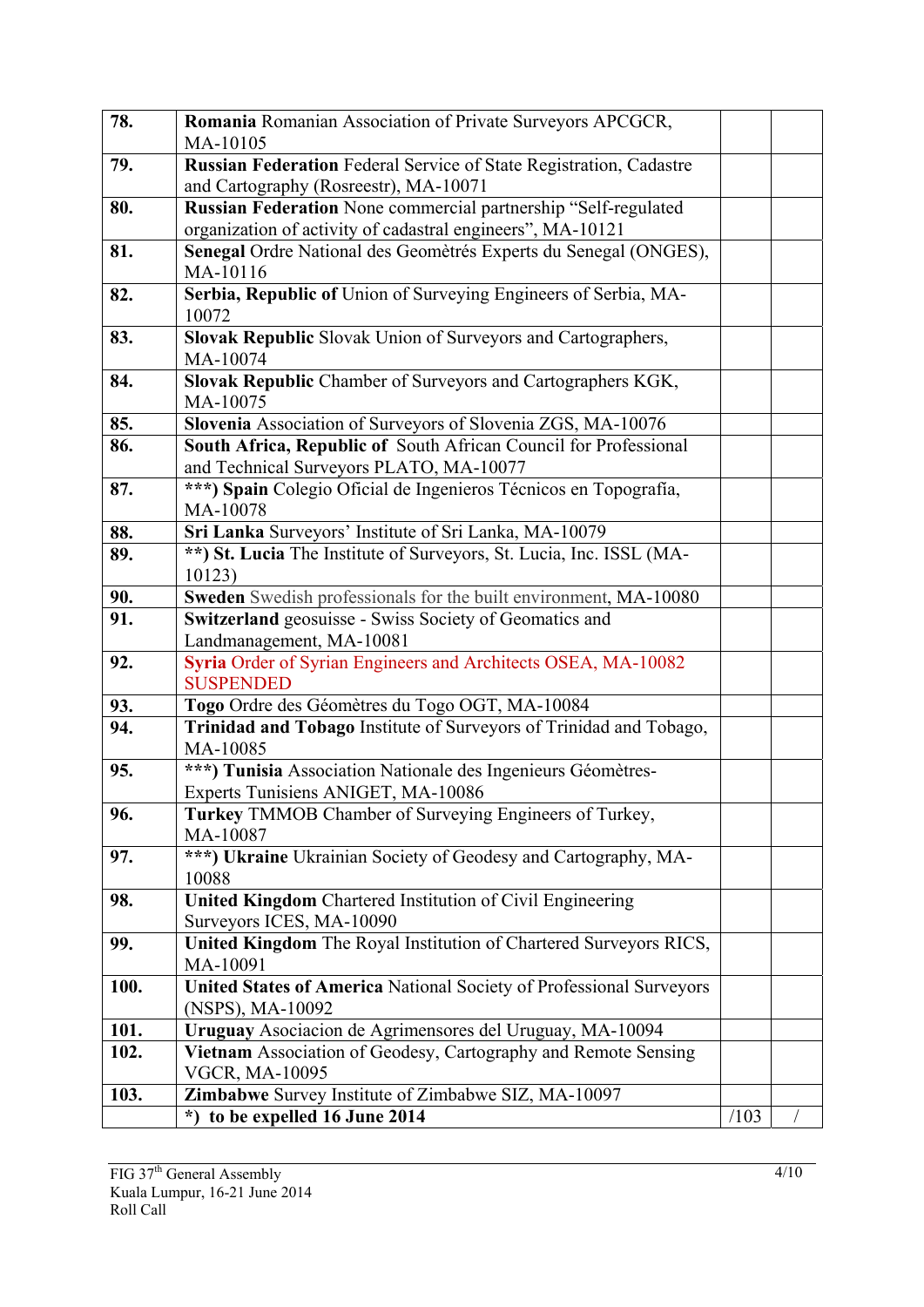|     | **) membership to be approved 16 June 2014                                                      |  |
|-----|-------------------------------------------------------------------------------------------------|--|
|     | ***) arrears per 15 June 2014                                                                   |  |
|     | <b>AFFILIATES</b>                                                                               |  |
| 1.  | Afghanistan, Afghanistan Information Management Services                                        |  |
|     | (AIMS), AF-20038                                                                                |  |
| 2.  | Albania Central Office of Immovable Property Registration - IPRO                                |  |
|     | AF-20049                                                                                        |  |
| 3.  | Argentina (Consejo Federal De Catastro De La Republica Argentina                                |  |
|     | $(C.F.C)$ , AF-20047                                                                            |  |
| 4.  | Azerbaijan, State Committee for Land and Cartography, State                                     |  |
| 5.  | Aerogeodesy Corporation, AF-20048<br>Australia and New Zealand (ANZLIC), AF-20001               |  |
| 6.  | Belgium (General Administration of the Patrimonial Documentation),                              |  |
|     | AF-20002                                                                                        |  |
| 7.  | Brunei Darussalam (Survey Department) AF-20003                                                  |  |
| 8.  | Cambodia, Kingdom of (Ministry of Land Management, Urban                                        |  |
|     | Planning and Construction), AF-20004                                                            |  |
| 9.  | Chile (Servicio Hidrográfico y Oceanográfico de la Armada de Chile),                            |  |
|     | AF-20005                                                                                        |  |
| 10. | China P. R. (China Land Surveying and Planning Institute), AF-<br>20043                         |  |
| 11. | Colombia (Instituto Geográfico Agustin Codazzi, IGAC), AF-20006                                 |  |
| 12. | Colombia (Alcaldia Mayor de Bogotá DC), AF-20046                                                |  |
| 13. | Croatia (State Geodetic Administration of Republic of Croatia,                                  |  |
|     | DGU),                                                                                           |  |
|     | AF-20042                                                                                        |  |
| 14. | Cyprus (Lands and Surveys Department), AF-20045                                                 |  |
| 15. | Denmark (Danish Geodata Agency), AF-20026                                                       |  |
| 16. | Fiji (Ministry of Lands and Mineral Resources), AF-20039                                        |  |
| 17. | Finland (National Land Survey of Finland), AF-20030                                             |  |
| 18. | Hungary (Institute of Geodesy, Cartography and Remote Sensing,                                  |  |
|     | FÖMI), AF-20009                                                                                 |  |
| 19. | Iceland (The Land Registry of Iceland), AF-20010                                                |  |
| 20. | Iran, Islamic Republic of (National Cartographic Center)                                        |  |
| 21. | Iraq, Republic of (General Directorate for Surveying, Ministry of<br>Water Resources), AF-20031 |  |
| 22. | Israel (Survey of Israel), AF-20040                                                             |  |
| 23. | Italy (Italian Society of Photogrammetry and Topography, SIFET),                                |  |
|     | AF-20035                                                                                        |  |
| 24. | Jordan (Department of Lands & Survey), AF-20011                                                 |  |
| 25. | Lao People's Democratic Republic (National Geographic<br>Department), AF-20028                  |  |
| 26. | Macedonia, FYROM (State Authority for Geodetic Works), AF-                                      |  |
|     | 20019                                                                                           |  |
| 27. | Mexico (National Institute of Statistics, Geography and Informatics,                            |  |
|     | <b>INEGI), AF-20012</b>                                                                         |  |
| 28. | Moldova, Republic of (Agency for Land Administration and                                        |  |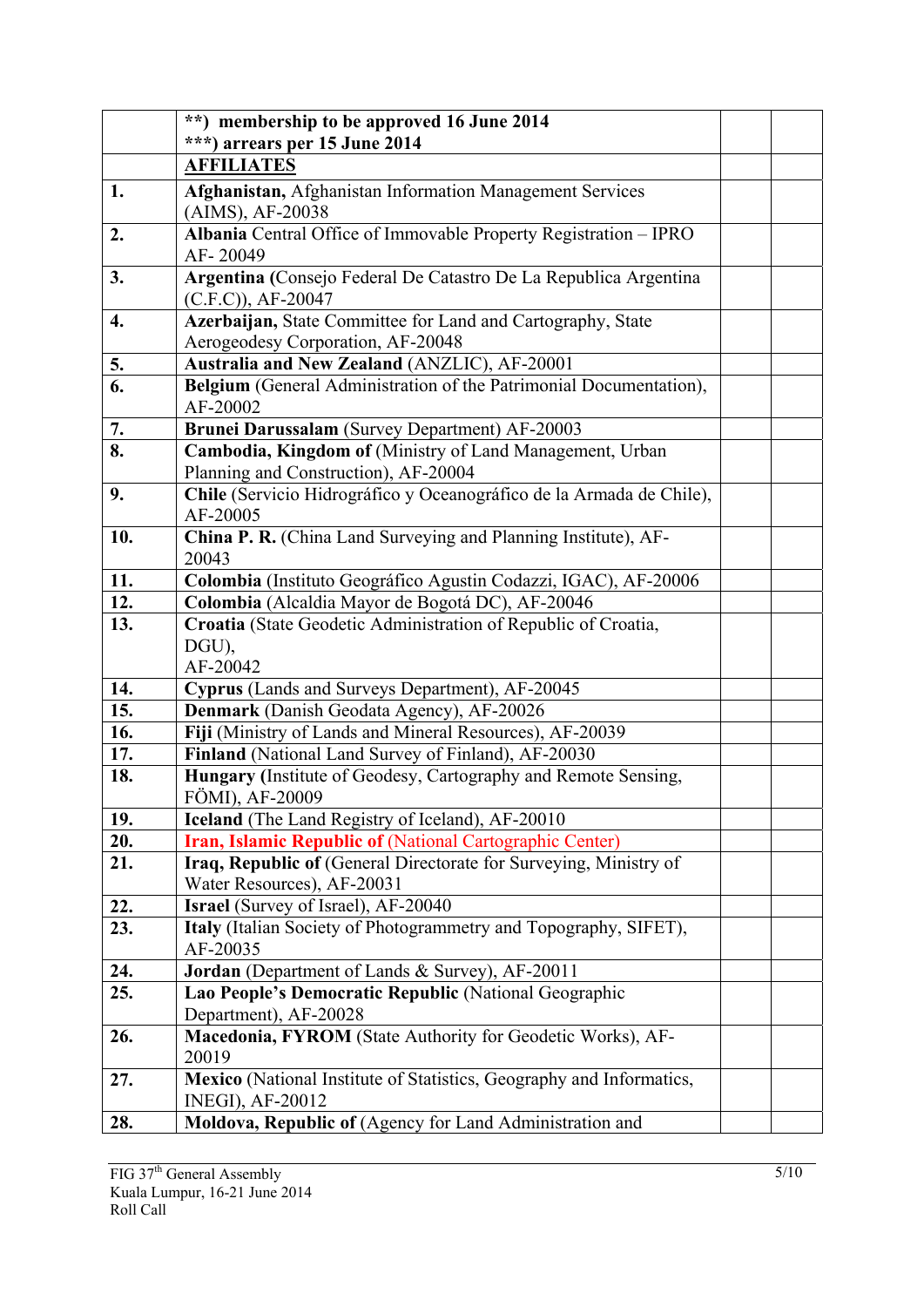|              | Cadastre of Republic of Moldova), AF-20041                                                                 |     |  |
|--------------|------------------------------------------------------------------------------------------------------------|-----|--|
| 29.          | Mongolia (Administration of Land Affairs, Geodesy & Cartography),                                          |     |  |
|              | AF-20018                                                                                                   |     |  |
| 30.          | Namibia (Office of the Surveyor General), AF-20013                                                         |     |  |
| 31.          | Nepal (Survey Department, Government of Nepal), AF-20021                                                   |     |  |
| 32.          | Netherlands, The (Cadastre, Land Registry and Mapping Agency),<br>AF-20025                                 |     |  |
| 33.          | Norway (Norwegian Mapping and Cadastre Authority), AF-20023                                                |     |  |
| 34.          | Romania (National Agency for Cadastre and Land Administration),                                            |     |  |
|              | AF-20020                                                                                                   |     |  |
| 35.          | Russian Federation (Siberian State Academy of Geodesy), AF-20029                                           |     |  |
| 36.          | Rwanda, Republic of (Ministry of Lands, Resettlement and                                                   |     |  |
|              | Environment), AF-20016                                                                                     |     |  |
| 37.          | Saudi Arabia, Kingdom of (Ministry of Municipal and Rural                                                  |     |  |
|              | Affairs), AF-20017                                                                                         |     |  |
| 38.          | Saudi Arabia General Commission for Survey (GCS), General                                                  |     |  |
|              | Director for General Directorate of Geodesy and Land Survey (GLS)                                          |     |  |
| 39.          | Sri Lanka (Survey Department, Sri Lanka), AF-20044                                                         |     |  |
| 40.          | Sweden (Lantmäteriet), AF-20027                                                                            |     |  |
| 41.          | Switzerland (Swiss Federal Office of Topography, swisstopo), AF-                                           |     |  |
|              | 20033                                                                                                      |     |  |
| 42.          | USA (NOAA, National Geodetic Survey), AF-20024                                                             |     |  |
| 43.          | USA (Cadastral Survey Bureau of Land Management, Dept. of the                                              |     |  |
|              | Interior, BLM), AF-20037                                                                                   |     |  |
|              |                                                                                                            |     |  |
|              |                                                                                                            | /43 |  |
|              | <b>CORRESPONDENTS</b>                                                                                      |     |  |
| 1.           | Madagascar                                                                                                 |     |  |
| 2.           | <b>Thailand</b>                                                                                            |     |  |
| 3.           | Tonga                                                                                                      |     |  |
|              |                                                                                                            | /3  |  |
|              | <b>ACADEMIC MEMBERS</b>                                                                                    |     |  |
| $\mathbf{1}$ | Australia The University of Melbourne, AC-40002                                                            |     |  |
| 2.           | <b>Australia RMIT University, AC-40003</b>                                                                 |     |  |
| 3.<br>4.     | Australia University of New South Wales, AC-40004<br>Australia University of Southern Queensland, AC-40005 |     |  |
| 5.           | Australia University of Technology Sydney, AC-40006                                                        |     |  |
| 6.           | Austria BOKU, Vienna, AC-40007                                                                             |     |  |
| 7.           | Belgium University of Applied Sciences Kaho Sint-Lieven, AC-                                               |     |  |
|              | 40009                                                                                                      |     |  |
| 8.           | Belgium ECAM - Haute Ecole Leonard de Vinci, Département                                                   |     |  |
|              | Construction, AC-40093                                                                                     |     |  |
| 9.           | Belgium University of Liege, Unit of Geomatics, AC-40096                                                   |     |  |
| 10.          | Belgium Antwerp Maritime Academy, AC-40123                                                                 |     |  |
| 11.          | Botswana University of Botswana, AC-40010                                                                  |     |  |
| 12.          | Brazil UNISINOS, AC-40011                                                                                  |     |  |
| 13.<br>14.   | Canada University of Calgary, AC-40012<br>Canada University of New Brunswick, AC-40013                     |     |  |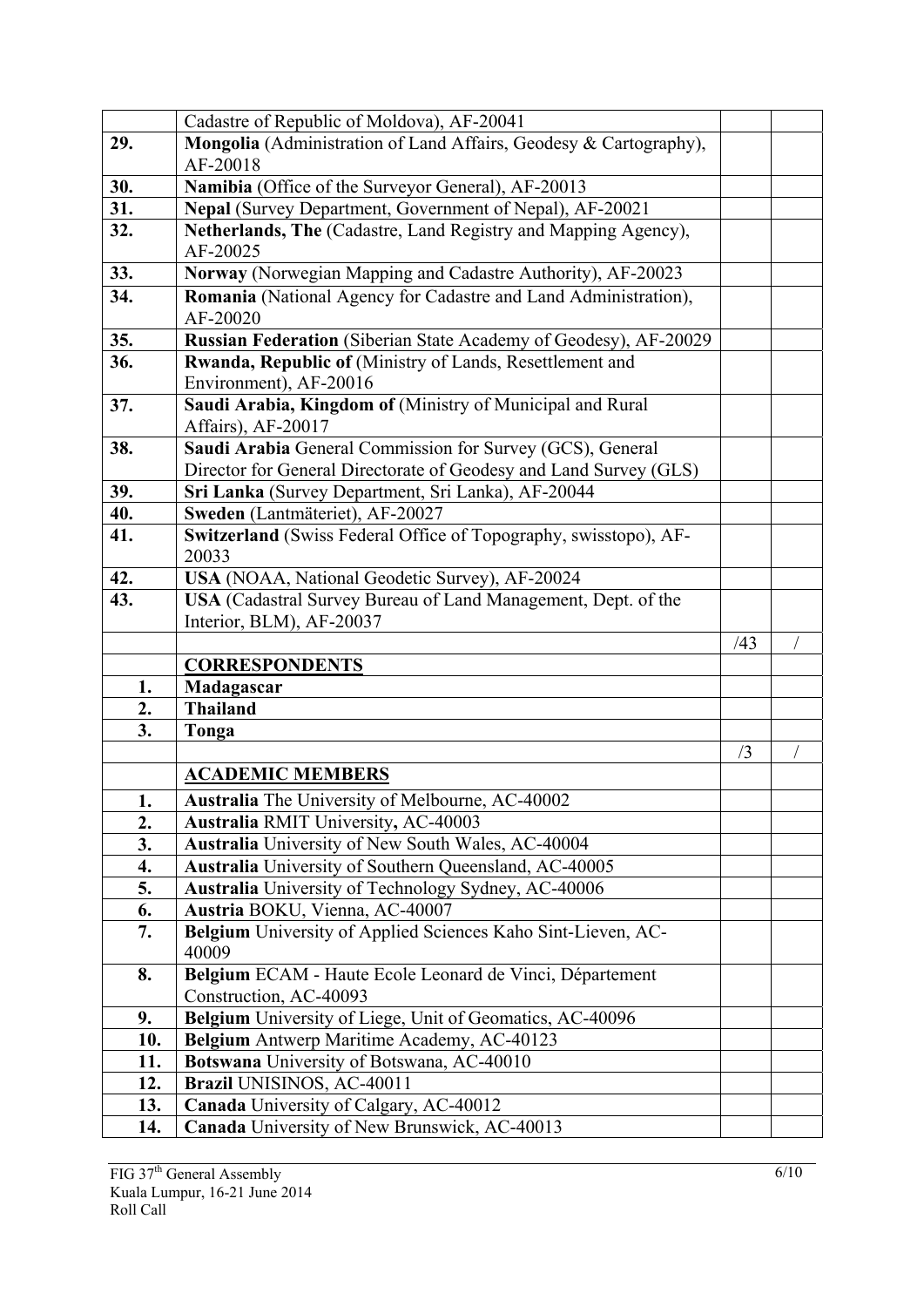| 15. | Canada Université Laval, AC-40092                                        |  |
|-----|--------------------------------------------------------------------------|--|
| 16. | China P. R. School of Public Administration, AC-40091                    |  |
| 17. | China P. R. The University of Nottingham Ningbo China, AC-10126          |  |
| 18. | Colombia Universidad Distrital, Facultad de Ingenieria, AC-40016         |  |
| 19. | Colombia Universidad Distrital, Facultad del Medio Ambiente y            |  |
|     | Recursos Naturales, AC-40017                                             |  |
| 20. | Colombia Universidad de los Andes, AC-40128                              |  |
| 21. | Croatia University of Zagreb, AC-40020                                   |  |
| 22. | Cyprus Neapolis University Pafos, AC-40114                               |  |
| 23. | Czech Republic Brno University of Technology, AC-40107                   |  |
| 24. | Denmark Aalborg University, AC-40021                                     |  |
| 25. | Ethiopia Institute of Land Administration, Bahir Dar University,         |  |
|     | AC-40103                                                                 |  |
| 26. | Fiji/Oceania University of the South Pacific, AC-40053                   |  |
| 27. | Finland Aalto University School of Science and Technology, AC-<br>40022  |  |
| 28. | Finland Helsinki Metropolia University of Applied Sciences, AC-<br>20023 |  |
| 29. | Finland Rovaniemi University of Applied Siences, AC-40129                |  |
| 30. | France Ecole Supérieure des Géomètres et Topographes, AC-40024           |  |
| 31. | Gabon Ecole Nationale du Cadastre et des Sciences Geographique,          |  |
|     | <b>ENCSG AC-40132</b>                                                    |  |
| 32. | Germany Technische Universität München, AC-40026                         |  |
| 33. | Germany Anhalt University of Applied Sciences, AC-40025                  |  |
| 34. | Germany Technische Universität Berlin, AC-40027                          |  |
| 35. | Germany University of Stuttgart, AC-10127                                |  |
| 36. | Ghana University of Mines and Technology (UMaT), AC-40030                |  |
| 37. | Greece School of Rural and Surveying Engineering, AC-40031               |  |
| 38. | Hong Kong SAR, China The Hong Kong Polytechnic University,<br>AC-40033   |  |
| 39. | Hungary University of West Hungary, AC-40034                             |  |
| 40. | <b>Ireland</b> Dublin Institute of Technology, AC-40031                  |  |
| 41. | <b>Israel</b> Technion – Israel Institute of Technology, AC-40104        |  |
| 42. | Jamaica University of Technology Jamaica, AC-40037                       |  |
| 43. | Kazakhstan East Kazakhstan State Technical University, AC-40112          |  |
| 44. | Kazakhstan Kazakh National Technical University after K. I.              |  |
|     | Satpaev, AC-40125                                                        |  |
| 45. | Kosovo University of Prishtina, AC-40116                                 |  |
| 46. | Latvia Riga Technical University, AC-40090                               |  |
| 47. | Lebanon Lebanese Canadian University, AC-40130                           |  |
| 48. | Lebanon Lebanese International University, LIU, AC-40130                 |  |
| 49. | Malaysia Universiti Teknologi Malaysia, Department of Geomatics          |  |
|     | Engineering, AC-40041                                                    |  |
| 50. | Mexico Universidad Autónoma de Nuevo León, AC-40101                      |  |
| 51. | Morocco IAV, Institut Agronomique et Vétérinaire Hassan II, AC-<br>40118 |  |
| 52. | Nepal Land Management Training Centre, AC-40089                          |  |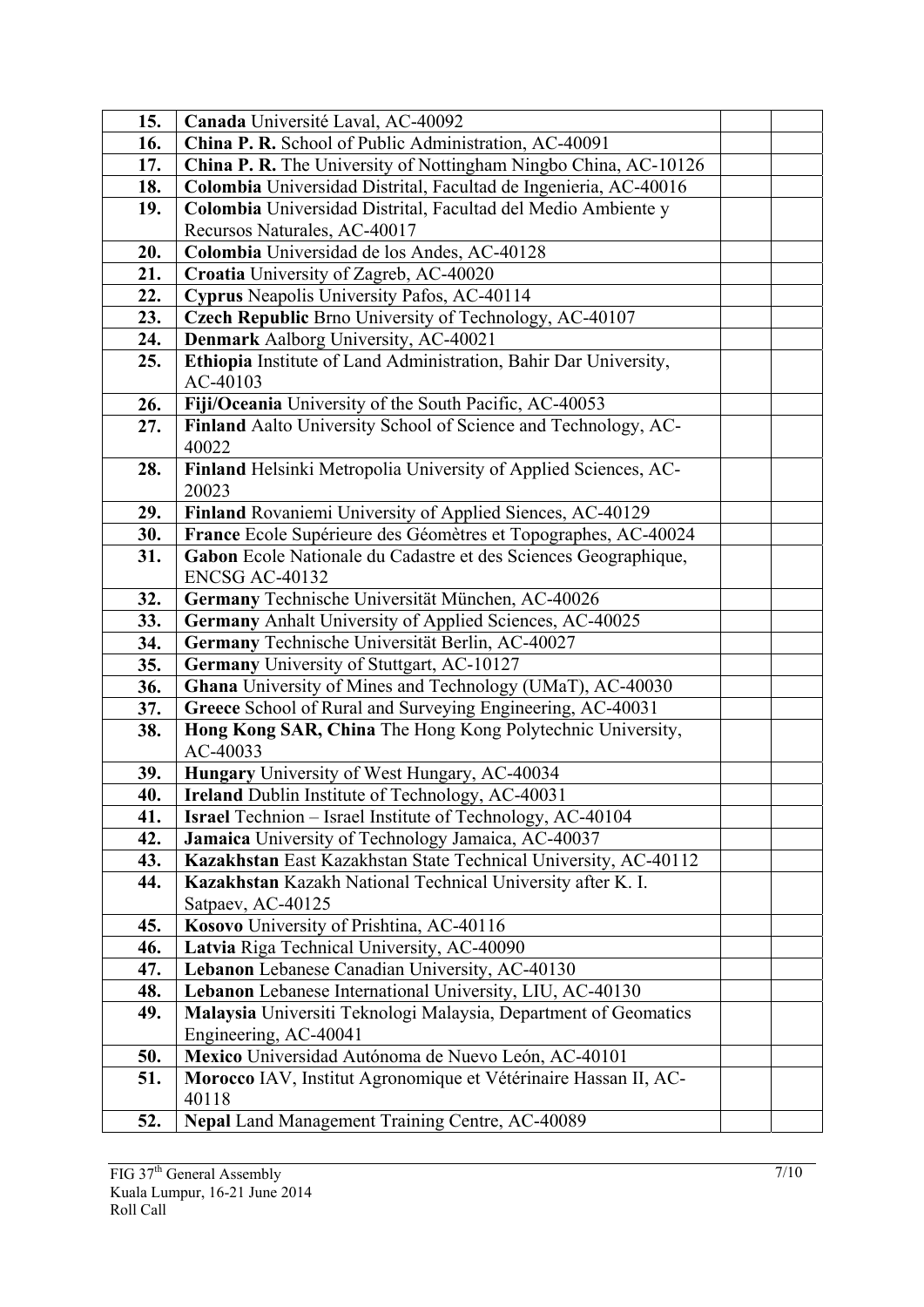| 53.        | Netherlands, The ITC International Institute for Geo-Information                                          |     |  |
|------------|-----------------------------------------------------------------------------------------------------------|-----|--|
|            | Science and Earth Observation, AC-40046                                                                   |     |  |
| 54.        | New Zealand University of Otago, AC-40047                                                                 |     |  |
| 55.        | Nigeria University of Lagos, AC-40049                                                                     |     |  |
| 56.        | Nigeria Nnamdi Azikiwe University, AC-40050                                                               |     |  |
| 57.        | Nigeria Abia State Polytechnic, AC-40121                                                                  |     |  |
| 58.        | Norway Norwegian University of Life Sciences, Department of                                               |     |  |
|            | Mathematical Sciences and Technology, AC-40052                                                            |     |  |
| 59.        | Norway Bergen University College, AC-40113                                                                |     |  |
| 60.        | Palestine Authority Palestine Polytechnic University, AC40099                                             |     |  |
| 61.        | Poland Agricultural University of Krakow, AC-40054                                                        |     |  |
| 62.        | Puerto Rico, USA Universidad de Puerto Rico, AC-40055                                                     |     |  |
| 63.        | Puerto Rico, USA Polytechnic University of Puerto Rico, AC-40056                                          |     |  |
| 64.        | Romania 1 Decembrie 1918 University of Alba Iulia, AC-40058                                               |     |  |
| 65.        | <b>Russian Federation Moscow State University of Geodesy and</b>                                          |     |  |
|            | Cartography, Economic and Land Management, AC-40060                                                       |     |  |
| 66.        | Russian Federation State University of Land Use Planning, AC-                                             |     |  |
|            | 40061                                                                                                     |     |  |
| 67.        | Rwanda, Republic of INES-Ruhengeri, AC-40131                                                              |     |  |
| 68.        | Saudi Arabia, Kingdom of "TECRS" The Environmental Center of                                              |     |  |
|            | Remote Sensing, AC-40117                                                                                  |     |  |
| 69.        | Serbia, Republic of University of Novi Sad, Faculty of Technical                                          |     |  |
|            | Sciences, AC-40097                                                                                        |     |  |
| 70.        | Slovenia University of Ljubljana, AC-40062                                                                |     |  |
| 71.        | South Africa, Republic of University of Cape Town, AC-40063                                               |     |  |
| 72.        | Spain Universidad Politécnica de Madrid, AC-40064                                                         |     |  |
| 73.        | Spain Universidad de Jaen, AC-40122                                                                       |     |  |
| 74.<br>75. | Sweden Lund University LTH, AC-40068                                                                      |     |  |
|            | Sweden Royal Institute of Technology, AC-40067<br>Switzerland University of Applied Sciences Northwestern |     |  |
| 76.        | Switzerland, AC-40069                                                                                     |     |  |
| 77.        | Trinidad and Tobago University of the West Indies, AC-40085                                               |     |  |
| 78.        | Turkey Istanbul Technical University, AC-40071                                                            |     |  |
| 79.        | <b>Uganda</b> Makerere University, AC-40119                                                               |     |  |
| 80.        | United Kingdom Kingston University, AC-40073                                                              |     |  |
| 81.        | United Kingdom The University of Nottingham, AC-40078                                                     |     |  |
| 82.        | United Kingdom Oxford Brookes University, AC-40074                                                        |     |  |
| 83.        | United Kingdom Reading University, AC-40110                                                               |     |  |
| 84.        | United Kingdom Sheffield Hallam University, AC-40076                                                      |     |  |
| 85.        | United Kingdom University of the West of England, AC-40079                                                |     |  |
| 86.        | USA New Mexico State University, AC-40081                                                                 |     |  |
| 87.        | USA Texas A&M University - Corpus Christi, AC-40084                                                       |     |  |
| 88.        | <b>USA</b> University of Houston, AC-40108                                                                |     |  |
| 89.        | Multinational UNIGIS International Association, AC-40120                                                  |     |  |
|            |                                                                                                           | /89 |  |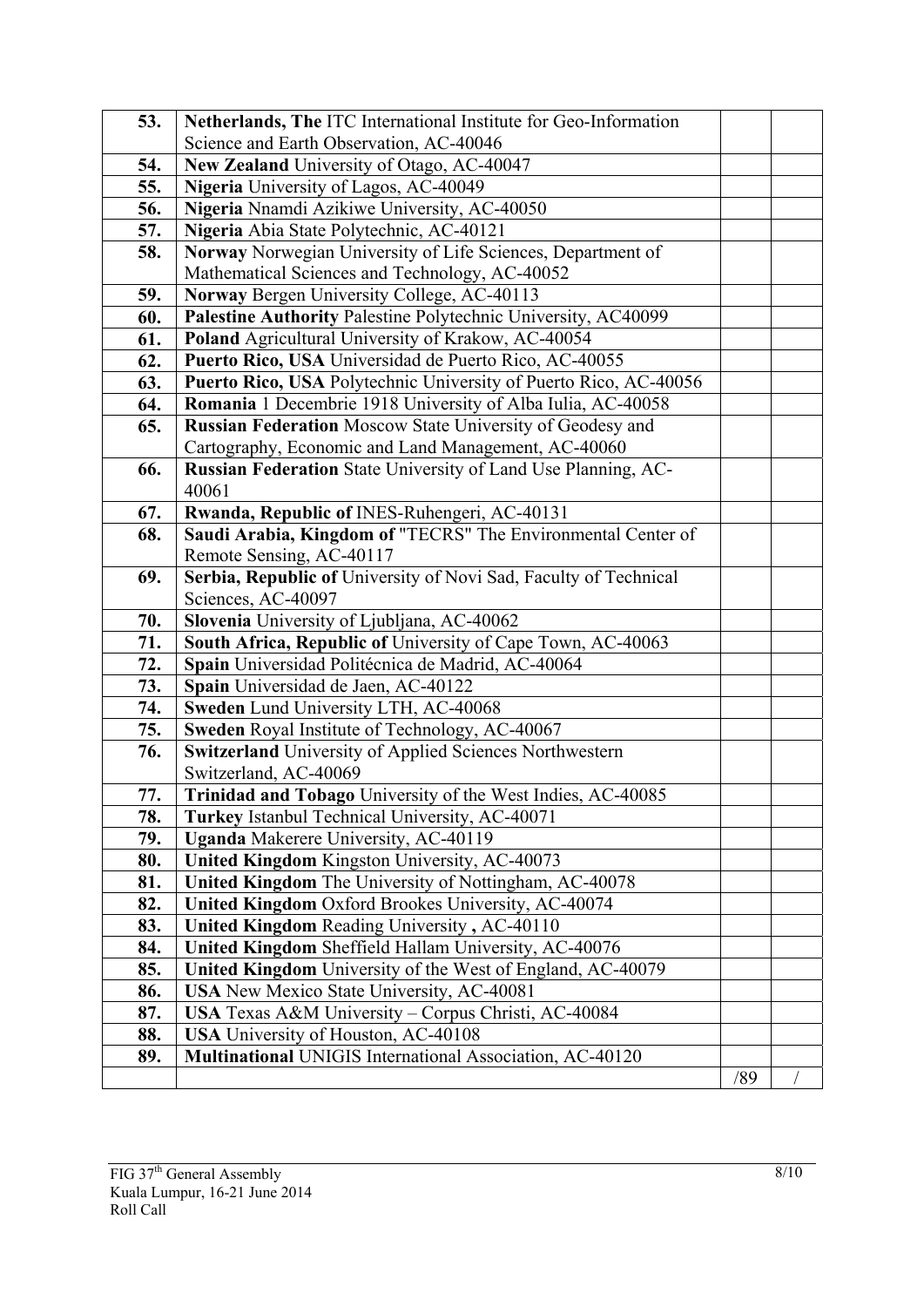|                | <b>CORPORATE MEMBERS</b>                                                       |     |  |
|----------------|--------------------------------------------------------------------------------|-----|--|
|                | Category A - Platinum level                                                    |     |  |
| 1.             | Bentley Systems, CM-30035                                                      |     |  |
| 2.             | Environmental Systems Research Institute, Inc. (ESRI), CM-30001                |     |  |
| 3 <sub>1</sub> | Leica Geosystems AG, CM-30002                                                  |     |  |
| 4.             | Trimble Navigation Ltd., CM-30005                                              |     |  |
|                | <b>Category C - Silver level</b>                                               |     |  |
| 5.             | COWI A/S, CM-30011                                                             |     |  |
| 6.             | Geoweb S.p.A., CM-30043                                                        |     |  |
| 7.             | Meridian+, CM-30049                                                            |     |  |
| 8.             | The State Enterprise "State Land Cadastre Centre", Ukraine CM-<br>30054        |     |  |
| 9.             | Thomson-Reuters, CM-30024                                                      |     |  |
|                | <b>Category D - Bronze level</b>                                               |     |  |
| 10.            | GIM International - Geomares Publishing, CM-30012                              |     |  |
| 11.            | KQ Geo Technologies, CM-30050                                                  |     |  |
| 12.            | SEPRET (Société des Etudes de Projets et Réalisation des Travaux),<br>CM-30031 |     |  |
|                | <b>Category E - Basic level</b>                                                |     |  |
| 13.            | Derinsu Underwater Engineering Ltd., CM-30038                                  |     |  |
| 14.            | Global Survey Qatar, CM-30047                                                  |     |  |
|                | <b>Category F - Regional level</b>                                             |     |  |
| 15.            | Cameroon Engineering, CM-30027                                                 |     |  |
| 16.            | Concord Surveying Works Co., CM-30048                                          |     |  |
| 17.            | Coordinates Magazines, CM-30042                                                |     |  |
| 18.            | Geo:connexion, CM-30018                                                        |     |  |
| 19.            | Institut Cartogràfic de Catalunya, CM-30023                                    |     |  |
| 20.            | ISO Portugal, CM-30051                                                         |     |  |
| 21.            | JKO Surveyors & Consultants (Pvt) Ltd, Sri Lanka CM-30053                      |     |  |
| 22.            | MundoGEO, Brazil, CM-30052                                                     |     |  |
| 23.            | <b>ORBITS</b> Engineering Firm, CM-30036                                       |     |  |
|                |                                                                                | /23 |  |
|                |                                                                                |     |  |
|                | <b>HONORARY PRESIDENTS</b>                                                     |     |  |
|                |                                                                                |     |  |
|                |                                                                                |     |  |
|                |                                                                                |     |  |
|                |                                                                                |     |  |
|                |                                                                                |     |  |
|                | <b>HONORARY MEMBERS</b>                                                        |     |  |
|                |                                                                                |     |  |
|                |                                                                                |     |  |
|                |                                                                                |     |  |
|                |                                                                                |     |  |
|                | <b>COMMISSION CHAIRS 2011-2014</b>                                             |     |  |
|                | Commission 1 – Leonie Newnham                                                  |     |  |